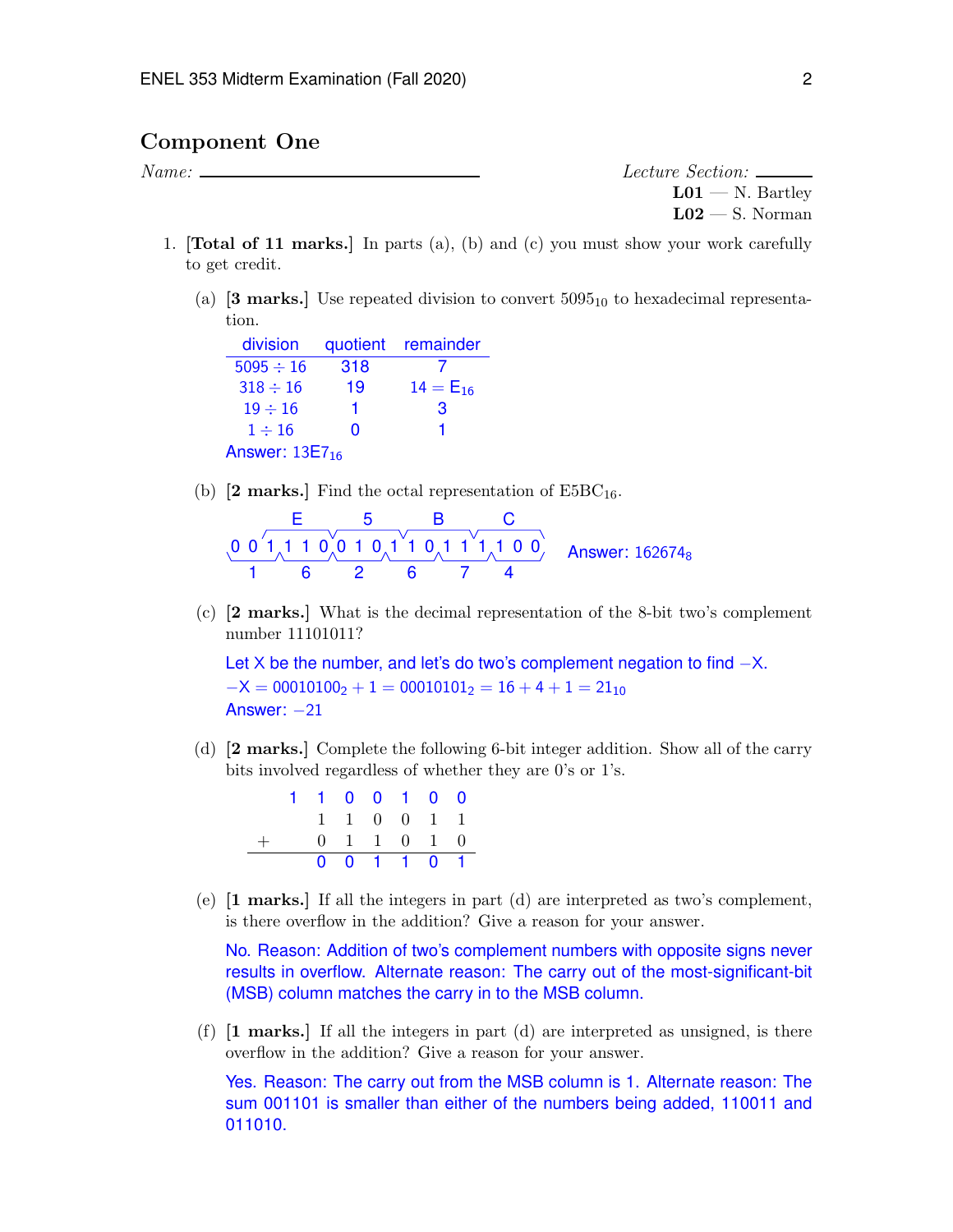2. [4 marks.] The table below gives voltage parameters for Advanced Ultra-Low-Voltage CMOS logic gates operating with  $V_{\text{DD}}$  equal to 2.50 V. For each of nodes n1, n2, n3 and *Y* in the circuit below, either state the range of possible output voltages or give a reason why a range cannot be determined.



|  | node   voltage range |
|--|----------------------|
|--|----------------------|

|  |  | n1   from 1.80 V to 2.50 V |  |
|--|--|----------------------------|--|
|--|--|----------------------------|--|

- n2 | unknown, because input 0.75 V is in the "forbidden zone"
- n3 | from 1.80 V to 2.50 V
- Y unknown, because voltage at n2 is unknown

### 3. [Total of 4 marks.]

(a) [3 marks.] Find a canonical product-of-sums expression for the function given by the truth table.

| ັ                |                  |                |                |                |
|------------------|------------------|----------------|----------------|----------------|
| $\boldsymbol{A}$ | Β                | $\, C \,$      | D              | Y              |
| $\boldsymbol{0}$ | $\overline{0}$   | $\overline{0}$ | $\overline{0}$ | $\overline{0}$ |
| $\overline{0}$   | $\boldsymbol{0}$ | $\overline{0}$ | $\mathbf{1}$   | $\mathbf 1$    |
| $\overline{0}$   | $\overline{0}$   | $\mathbf 1$    | $\overline{0}$ | $\mathbf{1}$   |
| $\overline{0}$   | $\overline{0}$   | $\mathbf{1}$   | $\mathbf{1}$   | $\mathbf 1$    |
| $\overline{0}$   | $\mathbf{1}$     | $\overline{0}$ | $\overline{0}$ | $\mathbf{1}$   |
| $\overline{0}$   | $\mathbf{1}$     | $\overline{0}$ | $\mathbf{1}$   | $\mathbf{1}$   |
| $\overline{0}$   | $\mathbf{1}$     | $\mathbf 1$    | $\overline{0}$ | $\overline{0}$ |
| $\overline{0}$   | $\mathbf{1}$     | $\mathbf{1}$   | $\mathbf{1}$   | $\mathbf 1$    |
| $\mathbf{1}$     | $\boldsymbol{0}$ | $\overline{0}$ | $\overline{0}$ | $\mathbf{1}$   |
| $\mathbf{1}$     | $\overline{0}$   | $\overline{0}$ | $\mathbf{1}$   | $\mathbf{1}$   |
| $\mathbf{1}$     | $\boldsymbol{0}$ | $\mathbf{1}$   | $\overline{0}$ | $\overline{0}$ |
| $\mathbf 1$      | $\overline{0}$   | $\mathbf 1$    | $\mathbf{1}$   | $\mathbf 1$    |
| $\mathbf{1}$     | $\mathbf{1}$     | $\overline{0}$ | $\overline{0}$ | $\mathbf{1}$   |
| $\mathbf{1}$     | $\mathbf{1}$     | $\overline{0}$ | $\mathbf{1}$   | $\mathbf{1}$   |
| $\mathbf{1}$     | 1                | $\mathbf 1$    | $\overline{0}$ | $\mathbf{1}$   |
| $\mathbf{1}$     | $\mathbf{1}$     | $\mathbf 1$    | $\mathbf{1}$   | $\overline{0}$ |
|                  |                  |                |                |                |

| Method: AND together the false maxterms for all the rows |  |  |  |
|----------------------------------------------------------|--|--|--|
| in which $Y = 0$ .                                       |  |  |  |

Answer:

 $(A + B + C + D)(A + \overline{B} + \overline{C} + D)(\overline{A} + B + \overline{C} + D)(\overline{A} + \overline{B} + \overline{C} + \overline{D})$ 

Answer using maxterm numbers:  $M_0M_6M_{10}M_{15}$ , or  $\Pi(0,6,10,15)$ 

(b) [1 mark.] How many products would there be in a canonical sum-of-products expression for the function? (You do *not* have to list all the products.)

Answer: 12. Reason:  $Y = 1$  in 12 rows of the truth table.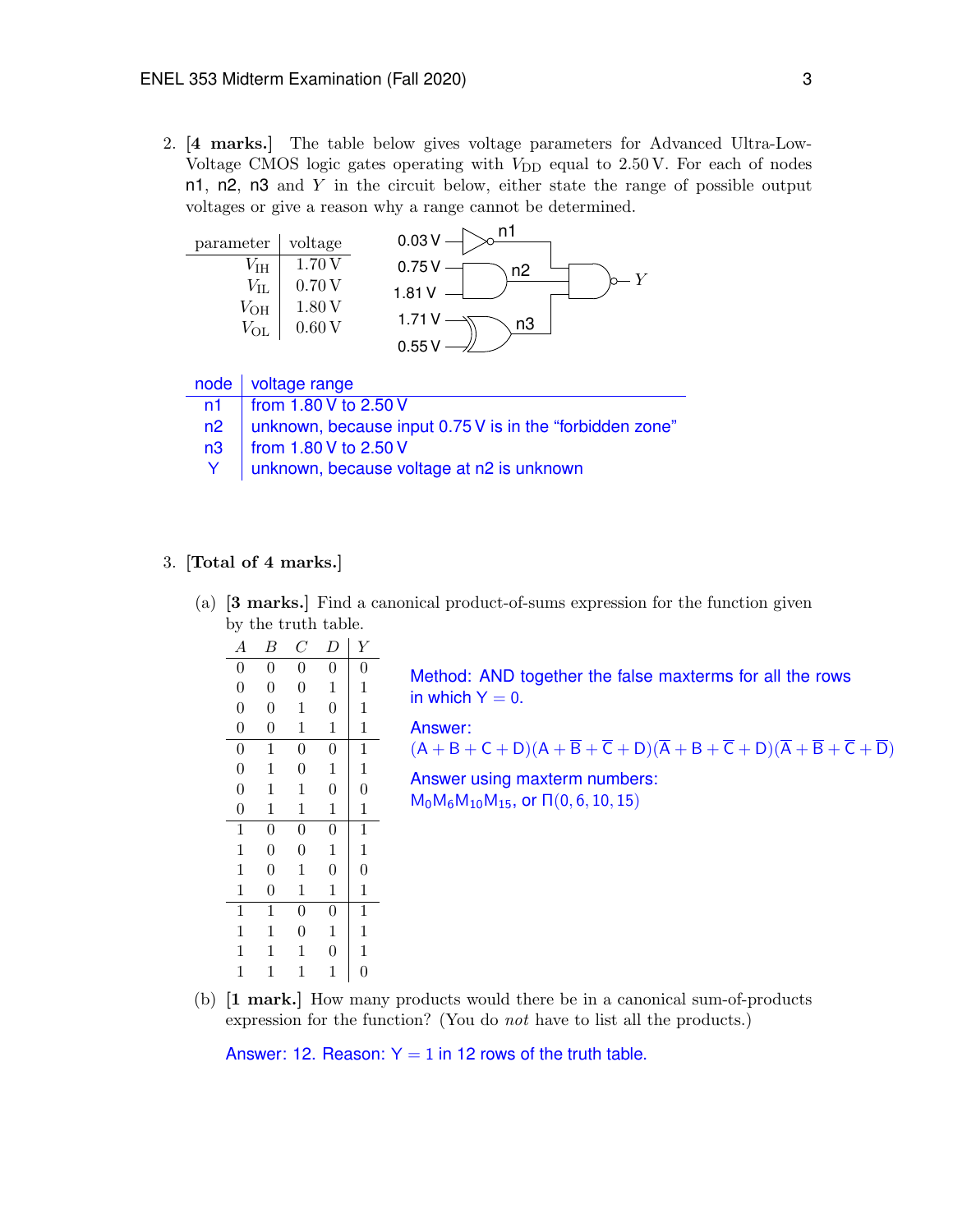## Component Two

*Name: Lecture Section:*  $L01 - N$ . Bartley  $L02 - S$ . Norman

### 4. [Total of 8 marks.]

(a) [4 marks.] Use algebraic manipulation to simplify *Y* in the following expression to a minimal SOP form having three product terms and five literals. (You may check your work with a truth table or a K-map, but you must not include any truth table or K-map work as part of your answer.)

$$
Y = A \oplus B \oplus C + (\overline{A \oplus B})\overline{C}
$$
\n
$$
Y = (\overline{A\overline{B}} + \overline{B})\overline{C} + (\overline{A\overline{B}} + \overline{A}\overline{B})C + (\overline{A\overline{B}} + \overline{B})\overline{C}
$$
\n
$$
[(A\overline{B} + \overline{B}\overline{B}) + (\overline{B\overline{B}} + \overline{B}\overline{B})] \overline{C} = \overline{C}
$$
\n
$$
Y = \overline{C} + (\overline{B\overline{B}} + \overline{B}C)
$$
\n
$$
Y = \overline{C} + \overline{B\overline{B}} + \overline{B\overline{B}}
$$
\nNote that there are many ways to solve this!

(b) [4 marks.] Consider the schematic below. Use "bubble-pushing" and/or Boolean algebra to find an SOP expression for the function *Y* .

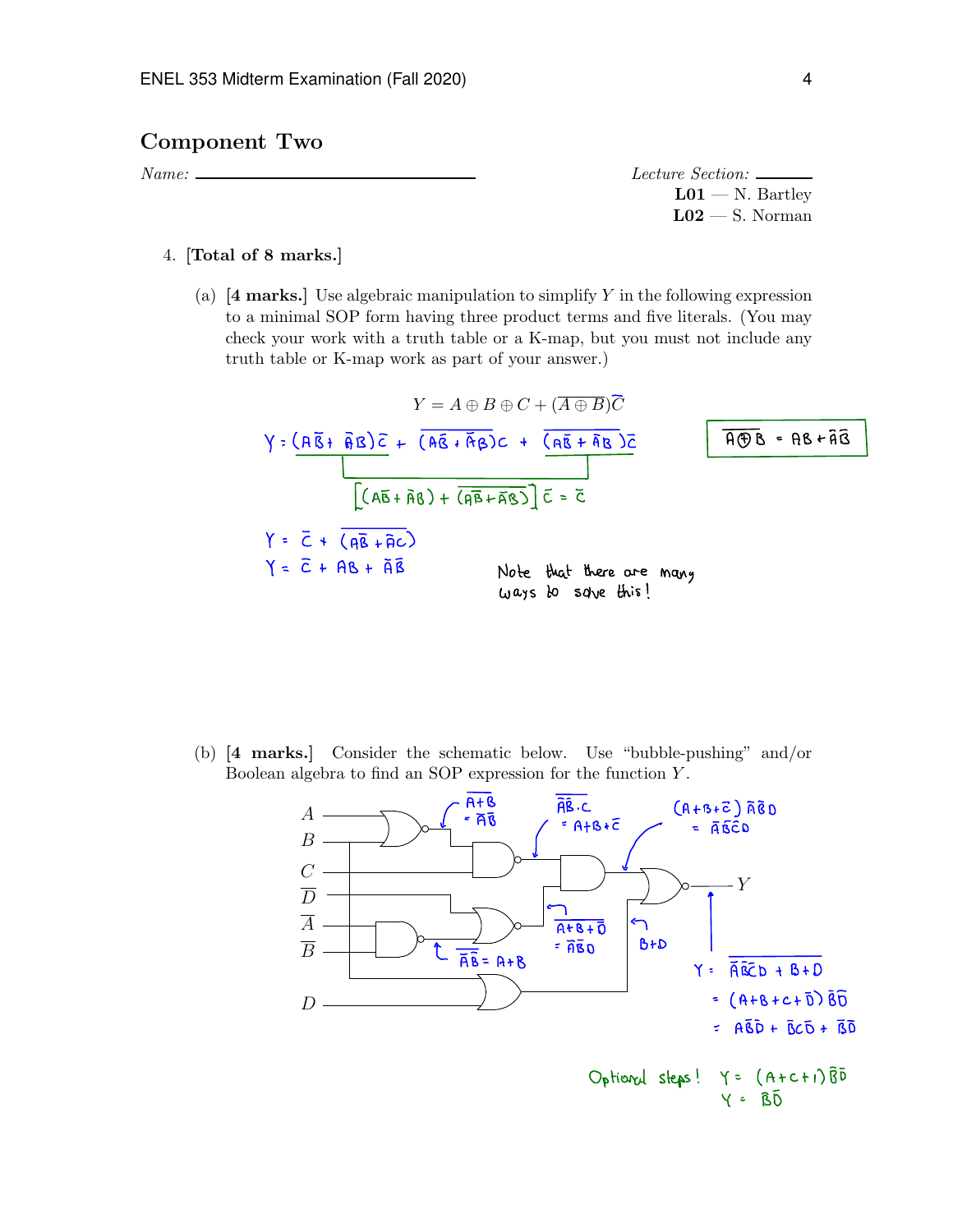#### 5. [Total of 10 marks.]

(a) [5 marks.] Consider the function

$$
Y(A, B, C, D) = \sum (0, 1, 2, 5, 7, 9) + X(A, B, C, D),
$$

where  $X(A, B, C, D) = \sum (6, 8, 11, 13, 14, 15)$  are don't-cares. Derive *all* possible minimal SOP expressions for *Y* .



Four solutions .

(b) [5 marks.] Derive *all* possible minimal POS expressions for *Y* in part (a). Indicate all distinguished 1-cells and essential prime implicants.

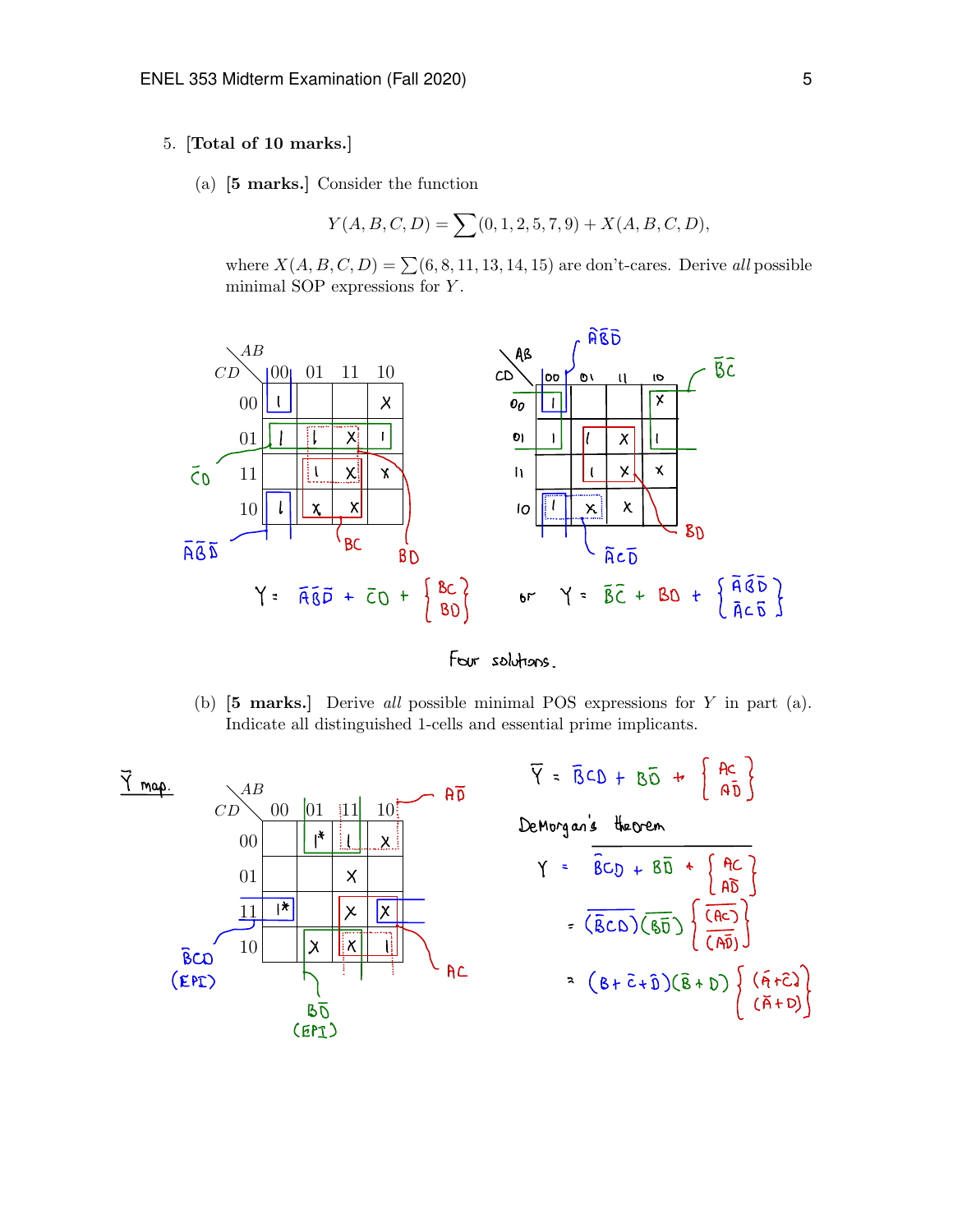# Component Three

*Name: Lecture Section:*  $L01 - N$ . Bartley  $L02 - S$ . Norman

6. [5 marks.]

The truth table for function  $F(A, B, C, D, E)$  can be described as follows:

- *•* output is 1 in rows 1, 2, 3, 9, 11, 13, 15, 16, 17, 18, 19
- *•* output is 0 in rows 0, 4, 5, 6, 7, 8, 10, 12, 14, 20, 21, 22, 23
- output is don't-care in rows 24–31

Fill in the following 5-variable K-map, and then use it to find a minimal SOP expression for *F*. If there is more than one such expression, you only need to give one of them.



In this particular map, every prime implicant is an essential prime implicant, so there is a unique minimal SOP expression:

$$
F = BE + A\overline{C} + \overline{C}E + \overline{B}\overline{C}D
$$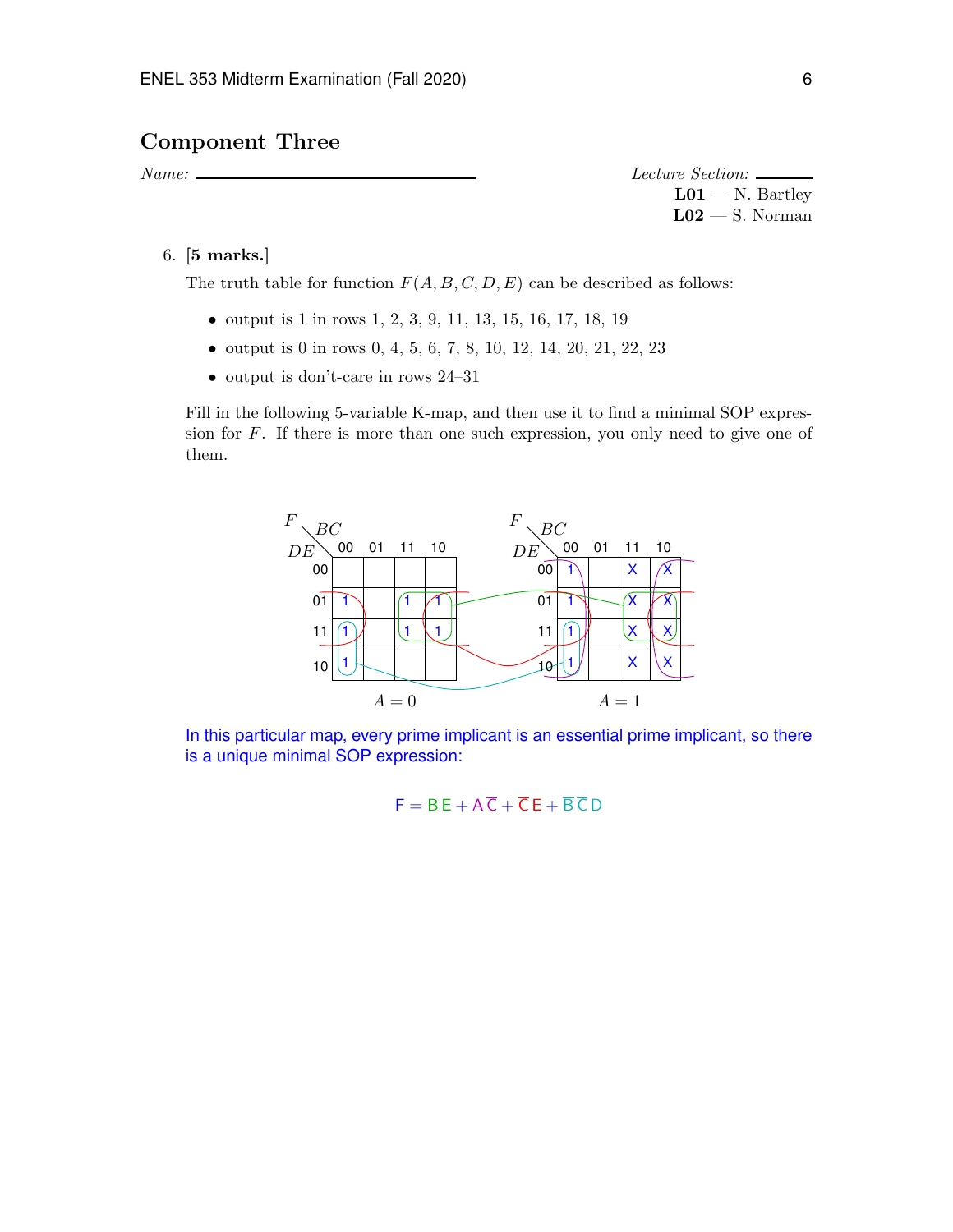### 7. [Total of 4 marks.]

(a) [2 marks.] Either give an SOP expression for *Y* as a function of *A*, *B* and *C*, or explain why it is not possible to do so.



 $Y = \overline{A} \overline{B} C + \overline{A} B \overline{C} + A \overline{B} \overline{C} + A B \overline{C}$ 

(There are other valid SOP expressions, including  $Y = \overline{A} \overline{B} C + A \overline{C} + B \overline{C}$  and a few others.)

(b) [2 marks.] Either give an SOP expression for *Y* as a function of *A*, *B* and *C*, or explain why it is not possible to do so.



It is not possible to give an SOP expression, because Boolean algebra can't describe a circuit that can have a Z output.

8. [3 marks.] Add wires but no more gates to make a 4-bit Gray code to unsigned binary converter circuit.  $g_3g_2g_1g_0$  is the Gray code and  $b_3b_2b_1b_0$  is the unsigned binary number. You must use all four of the given gates.

To help with readability, please use horizontal and vertical lines only when drawing wires.



Explanation: Here is the layout for conversion between 4-bit Gray and binary codes ...

g<sub>3</sub> g<sub>2</sub> g<sub>1</sub> g<sub>0</sub> 0  $b_3$   $b_2$   $b_1$   $b_0$ 

Clearly  $b_3 = g_3$ . Then each remaining  $b_i$  is the same as  $b_{i+1}$  if  $g_i$  is 0, and the opposite if  $g_i$  is 1. In other words, each remaining  $b_i$  is equal to  $b_{i+1} \oplus g_i$ .